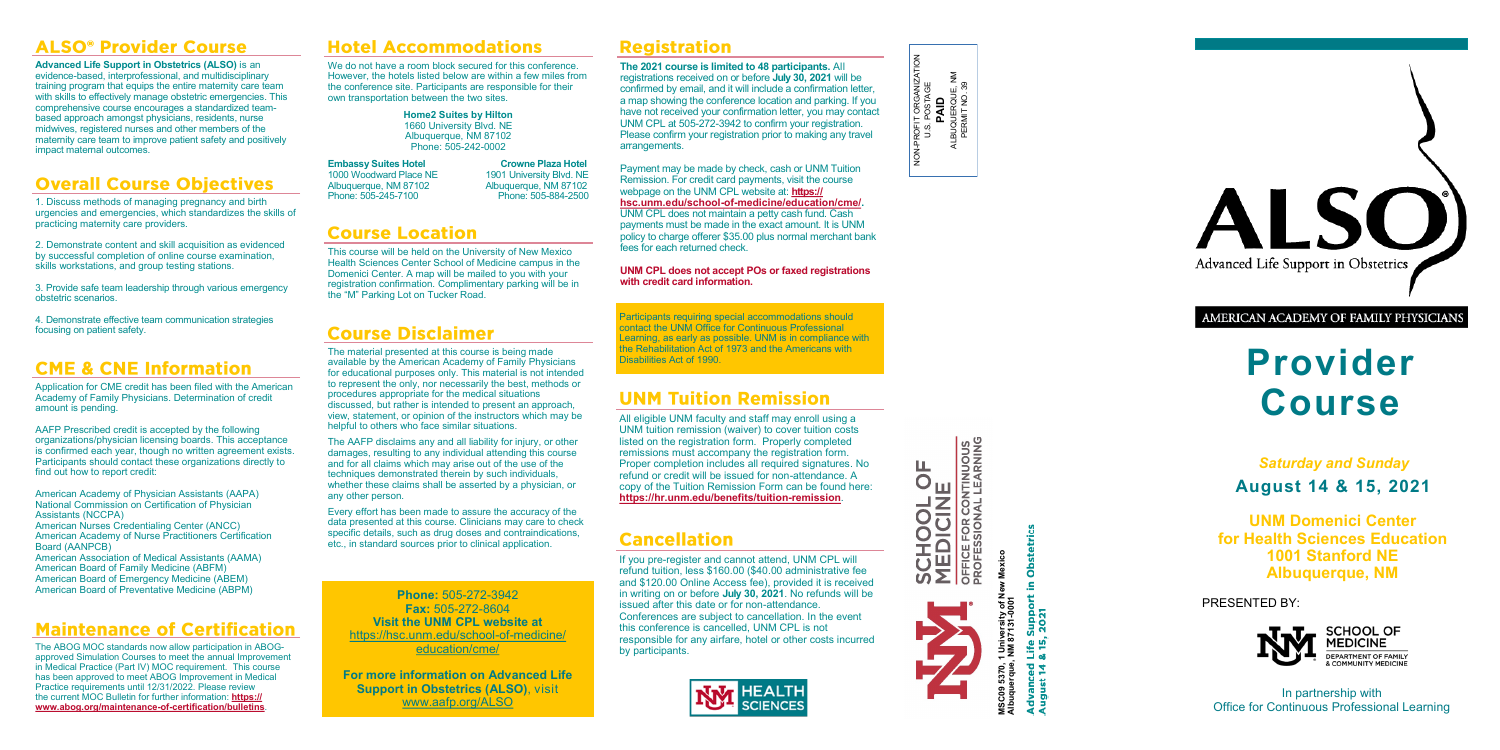# **Advanced Life Support in Obstetrics (ALSO) August 14 & 15, 2021**

#### **Online Course & Preparation**

Learners will be provided an email with a link and course code to the online portion of the ALSO Provider Course. Content consists of a pre-test; recorded lectures; online case studies; recorded workstation demonstrations; post-test; and a course evaluation. Upon completion of the evaluation, the learners must CLAIM CREDIT to show as "Complete" in the Sponsor's (UNM CPL) Course Dashboard and to qualify to attend the Live Course. The Online Portion of the course **must** be completed no later than **August 6, 2021**.

You will be able to download the presentation content and chapters for further review, printing or future reference.

**Please note:** You also need to visit the "Optional Workstations" area in the online portion and review/ download those slides **prior to the course**.

#### **After the Live Course**

The ALSO Course Sponsor (UNM CPL) is responsible for submitting the post-course Dashboard within one week after the Live Course. After this submission, the learners will receive an email with a link which will direct them to their AAFP record to access their letter of participation and wallet card. Only learners who successfully complete both the online and the live portion of the course will receive ALSO Provider Status and a wallet card stating the status and expiration date.

#### **Live Portion of the Course**

#### *Saturday, August 14, 2021*

| $7:30$ am         | <b>Registration &amp; Continental Breakfast</b>                                                       |  |  |
|-------------------|-------------------------------------------------------------------------------------------------------|--|--|
| $8:00 \text{ am}$ | <b>Welcome &amp; Overview</b>                                                                         |  |  |
| $8:20$ am         | <b>Safety in Maternity Care</b>                                                                       |  |  |
| $9:05$ am         | <b>Break</b>                                                                                          |  |  |
|                   | <b>Required Workstations</b><br>Participants will be rotate through all of<br>the required workshops. |  |  |
| $9:15$ am         | • Assisted Vaginal Delivery & Breech                                                                  |  |  |
|                   | • Shoulder Dystocia & OB Cases                                                                        |  |  |
|                   | • Maternal Resuscitation/Postpartum<br>Hemorrhage                                                     |  |  |

| $11:15$ am         | <b>Box Lunches</b><br><b>Group Testing Overview</b>                                                                                                                                                                                                                                                                                                        |
|--------------------|------------------------------------------------------------------------------------------------------------------------------------------------------------------------------------------------------------------------------------------------------------------------------------------------------------------------------------------------------------|
| $12:00 \text{ pm}$ | <b>Required Workstations</b><br>Participants will be rotate through all of<br>the required workshops.<br><b>Assisted Vaginal Delivery &amp; Breech</b><br><b>Shoulder Dystocia &amp; OB Cases</b><br>$\bullet$<br><b>Maternal Resuscitation/Postpartum</b><br>$\bullet$<br>Hemorrhage                                                                      |
| $2:00$ pm          | <b>Break</b>                                                                                                                                                                                                                                                                                                                                               |
| $2:15$ pm          | <b>Optional Workshops</b><br>Please select the Optional Workshop<br>that you'd like to attend, and indicate<br>your selection on the registration form.<br>A. First and Second Degree<br>Lacerations<br><b>B. Third and Fourth Degree Lacerations</b><br>C. C-Section<br>D. Birth Crisis/Supporting Families with<br><b>Poor Outcomes</b><br>E. Ultrasound |
| $4:15$ pm          | Course adjourns for the day                                                                                                                                                                                                                                                                                                                                |
|                    |                                                                                                                                                                                                                                                                                                                                                            |

#### *Sunday, August 15, 2021*

| $7:30 \text{ am}$  | <b>Registration &amp; Continental Breakfast</b>                                                                                                                                                                                                      |  |  |
|--------------------|------------------------------------------------------------------------------------------------------------------------------------------------------------------------------------------------------------------------------------------------------|--|--|
| $8:00 \text{ am}$  | <b>Welcome &amp; Group Testing Overview</b>                                                                                                                                                                                                          |  |  |
| $8:20 \text{ am}$  | <b>Required Workstations</b><br>Participants will be rotate through all of<br>the required workshops.<br>● Assisted Vaginal Delivery & Breech<br>Shoulder Dystocia & OB Cases<br><b>Maternal Resuscitation/Postpartum</b><br>$\bullet$<br>Hemorrhage |  |  |
| $10:20 \text{ am}$ | <b>Break</b>                                                                                                                                                                                                                                         |  |  |
| $10:30$ am         | <b>Group Testing</b>                                                                                                                                                                                                                                 |  |  |
| $12:30 \text{ pm}$ | <b>Evaluations are completed</b>                                                                                                                                                                                                                     |  |  |
| 12:45 pm           | <b>Course adjourns</b>                                                                                                                                                                                                                               |  |  |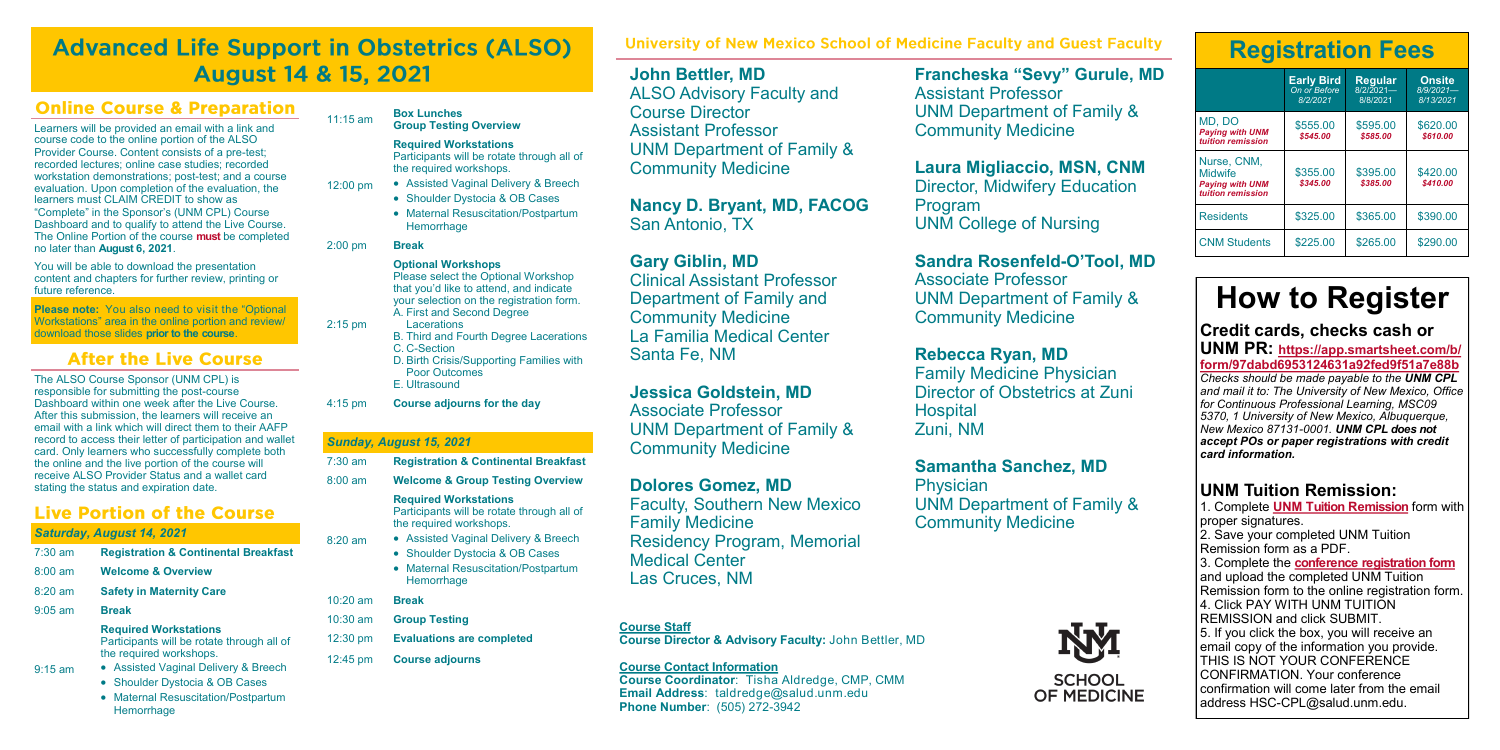#### **ALSO<sup>®</sup> Provider Course**

**Advanced Life Support in Obstetrics (ALSO)** is an evidence-based, interprofessional, and multidisciplinary training program that equips the entire maternity care team with skills to effectively manage obstetric emergencies. This comprehensive course encourages a standardized teambased approach amongst physicians, residents, nurse midwives, registered nurses and other members of the maternity care team to improve patient safety and positively impact maternal outcomes.

### **Overall Course Objectives**

1. Discuss methods of managing pregnancy and birth urgencies and emergencies, which standardizes the skills of practicing maternity care providers.

2. Demonstrate content and skill acquisition as evidenced by successful completion of online course examination, skills workstations, and group testing stations.

3. Provide safe team leadership through various emergency obstetric scenarios.

4. Demonstrate effective team communication strategies focusing on patient safety.

#### **CME & CNE Information**

Application for CME credit has been filed with the American Academy of Family Physicians. Determination of credit is pending.

AAFP Prescribed credit is accepted by the following organizations/physician licensing boards. This acceptance is confirmed each year, though no written agreement exists. Participants should contact these organizations directly to find out how to report credit:

American Academy of Physician Assistants (AAPA) National Commission on Certification of Physician Assistants (NCCPA)

American Nurses Credentialing Center (ANCC) American Academy of Nurse Practitioners Certification Board (AANPCB)

American Association of Medical Assistants (AAMA) American Board of Family Medicine (ABFM) American Board of Emergency Medicine (ABEM) American Board of Preventative Medicine (ABPM)

#### **Maintenance of Certification**

The ABOG MOC standards now allow participation in ABOGapproved Simulation Courses to meet the annual Improvement in Medical Practice (Part IV) MOC requirement. This course has been approved to meet ABOG Improvement in Medical Practice requirements until 12/31/2022. Please review the current MOC Bulletin for further information: **[https://](https://www.abog.org/maintenance-of-certification/bulletins) [www.abog.org/maintenance](https://www.abog.org/maintenance-of-certification/bulletins)-of-certification/bulletins**.

## **Hotel Accommodations**

We do not have a room block secured for this conference. However, the hotels listed below are within a few miles from the conference site. Participants are responsible for their own transportation between the two sites.

> **Home2 Suites by Hilton** 1660 University Blvd. NE Albuquerque, NM 87102 Phone: 505-242-0002

**Embassy Suites Hotel Crowne Plaza Hotel**<br>1000 Woodward Place NE 1901 University Blvd. NE 1000 Woodward Place NE<br>Albuquerque, NM 87102 Phone: 505-245-7100

Albuquerque, NM 87102<br>Phone: 505-884-2500

## **Course Location**

This course will be held on the University of New Mexico Health Sciences Center School of Medicine campus in the Domenici Center. A map will be mailed to you with your registration confirmation. Complimentary parking will be in the "M" Parking Lot on Tucker Road.

### **Course Disclaimer**

The material presented at this course is being made available by the American Academy of Family Physicians for educational purposes only. This material is not intended to represent the only, nor necessarily the best, methods or procedures appropriate for the medical situations discussed, but rather is intended to present an approach. view, statement, or opinion of the instructors which may be helpful to others who face similar situations.

The AAFP disclaims any and all liability for injury, or other damages, resulting to any individual attending this course and for all claims which may arise out of the use of the techniques demonstrated therein by such individuals, whether these claims shall be asserted by a physician, or any other person.

Every effort has been made to assure the accuracy of the data presented at this course. Clinicians may care to check specific details, such as drug doses and contraindications, etc., in standard sources prior to clinical application.

**Phone:** 505-272-3942 **Fax:** 505-272-8604 **Visit the UNM CPL website at**  [https://hsc.unm.edu/school](https://hsc.unm.edu/school-of-medicine/education/cme/)-of-medicine/ [education/cme/](https://hsc.unm.edu/school-of-medicine/education/cme/)

**For more information on Advanced Life Support in Obstetrics (ALSO)**, visit [www.aafp.org/ALSO](https://www.aafp.org/cme/programs/also.html)

#### **Registration**

**The 2021 course is limited to 48 participants.** All registrations received on or before **July 30, 2021** will be confirmed by email, and it will include a confirmation letter, a map showing the conference location and parking. If you have not received your confirmation letter, you may contact UNM CPL at 505-272-3942 to confirm your registration. Please confirm your registration prior to making any travel arrangements.

Payment may be made by check, cash or UNM Tuition Remission. For credit card payments, visit the course webpage on the UNM CPL website at: **[https://](https://hsc.unm.edu/school-of-medicine/education/cme/) hsc.unm.edu/school-of-[medicine/education/cme/.](https://hsc.unm.edu/school-of-medicine/education/cme/)** UNM CPL does not maintain a petty cash fund. Cash payments must be made in the exact amount. It is UNM policy to charge offerer \$35.00 plus normal merchant bank fees for each returned check.

#### **UNM CPL does not accept POs or faxed registrations with credit card information.**

Participants requiring special accommodations should contact the UNM Office for Continuous Professional Learning, as early as possible. UNM is in compliance with the Rehabilitation Act of 1973 and the Americans with Disabilities Act of 1990.

#### **UNM Tuition Remission**

All eligible UNM faculty and staff may enroll using a UNM tuition remission (waiver) to cover tuition costs listed on the registration form. Properly completed remissions must accompany the registration form. Proper completion includes all required signatures. No refund or credit will be issued for non-attendance. A copy of the Tuition Remission Form can be found here: **[https://hr.unm.edu/benefits/tuition](https://hr.unm.edu/benefits/tuition-remission)-remission**.

### **Cancellation**

If you pre-register and cannot attend, UNM CPL will refund tuition, less \$160.00 (\$40.00 administrative fee and \$120.00 Online Access fee), provided it is received in writing on or before **July 30, 2021**. No refunds will be issued after this date or for non-attendance. Conferences are subject to cancellation. In the event this conference is cancelled, UNM CPL is not responsible for any airfare, hotel or other costs incurred by participants.